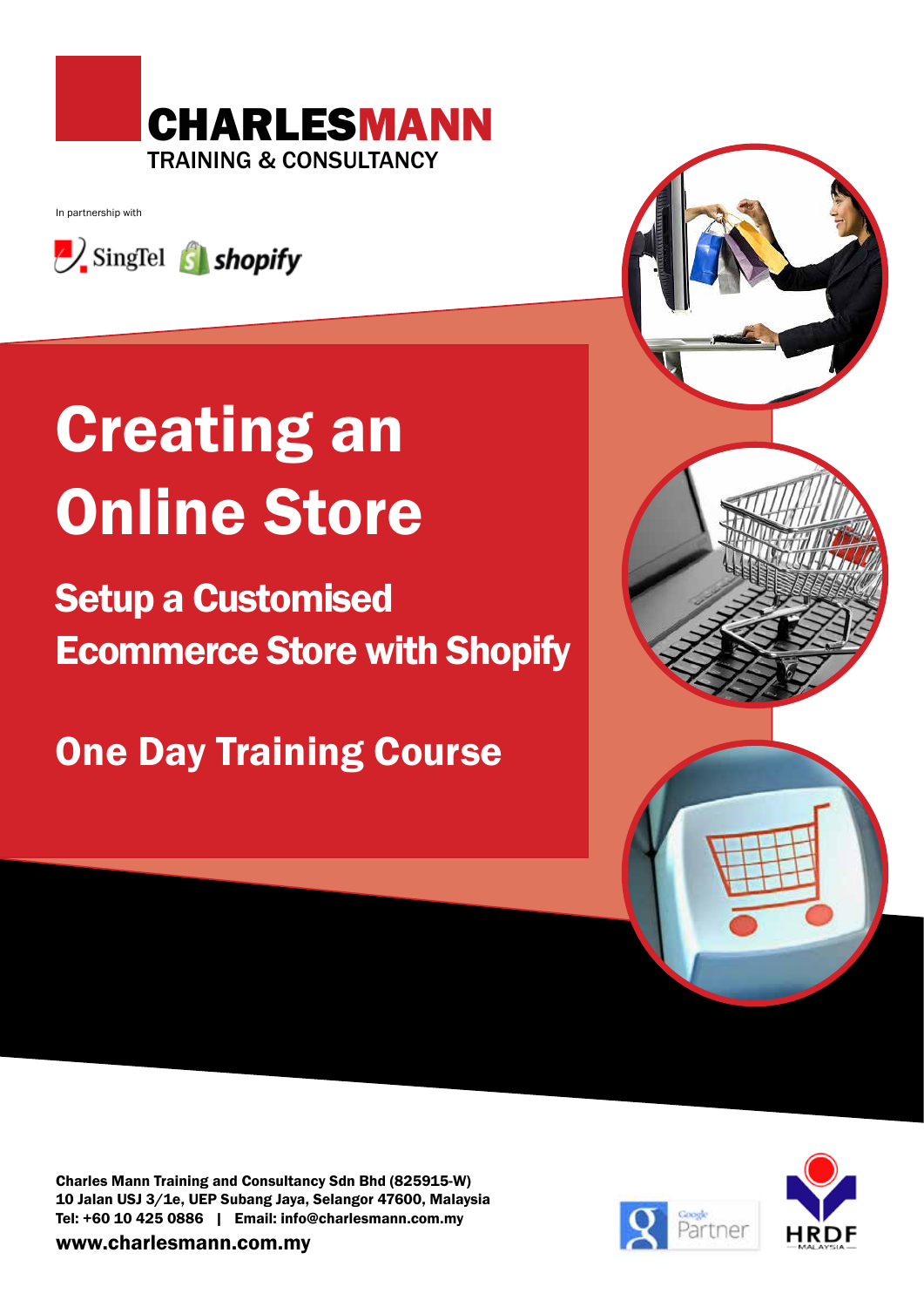## Course Outline

Having an online virtual ecommerce store has become a necessity in this modern age. And with solutions such as Shopify, the process to operate your own E-commerce website has become simpler and more resource friendly.

Without spending thousands from your budget, a comprehensive and flexible online store can be up and running in a very short amount of time, literally minutes, and all within a very affordable budget starting at less than RM50 per month! With extremely powerful features that allow you to control every aspect of your site, from uploading products to processing customer orders, Shopify is the ideal choice for ecommerce.

Launched in Canada in 2006, Shopify has quickly established itself as a leading platform when creating and operating online shops. With shops from brands such as Gatorade, Tata Group, General Electric, Pixar and Amnesty International, Shopify has achieved accolades and firm industry recognition as one of the most popular and widely used solutions today.

Our 1-day ecommerce training course includes facilitated interactive sessions and takes participants through the entire process of setting up an ecommerce site. Starting from the basics of creating and managing the virtual store, to looking at growing and marketing the business.

The training course will provide you with a strong foundation of the different facets that are required in developing a solid online business. By focusing on basics before moving up to cutting edge solutions, attendees will be able to decide how best to tackle this important online retail channel.

The training course lasts one full day starting at 9.30am until 5.00pm, and is inclusive of course materials, certificate, lunch, refreshments and snacks, along with complimentary four week post course support and assistance. A wifi enabled laptop (not iPad or tablet) is required for this course along with a basic understanding of ICT and the internet.

## Course Benefits

Following this course, you will be able to:

- Create a secure and safe (SSL 128 bit) virtual store and make live on the world wide web
- Upload and manage new products along with images, descriptions and prices
- Set special promotions and discounts
- Create an efficient and smooth checkout system with preferred payment options
- Process orders and manage customers
- Dispatch product orders to customers
- View and analyse system generated reports
- Identify and install from a selection of over 250 apps to enhance your virtual store

## Who Should Attend

- **Entrepeneurs**
- **Business owners**
- New start-ups
- ₩
- Marketing professionals
- Business development staff
- Web developers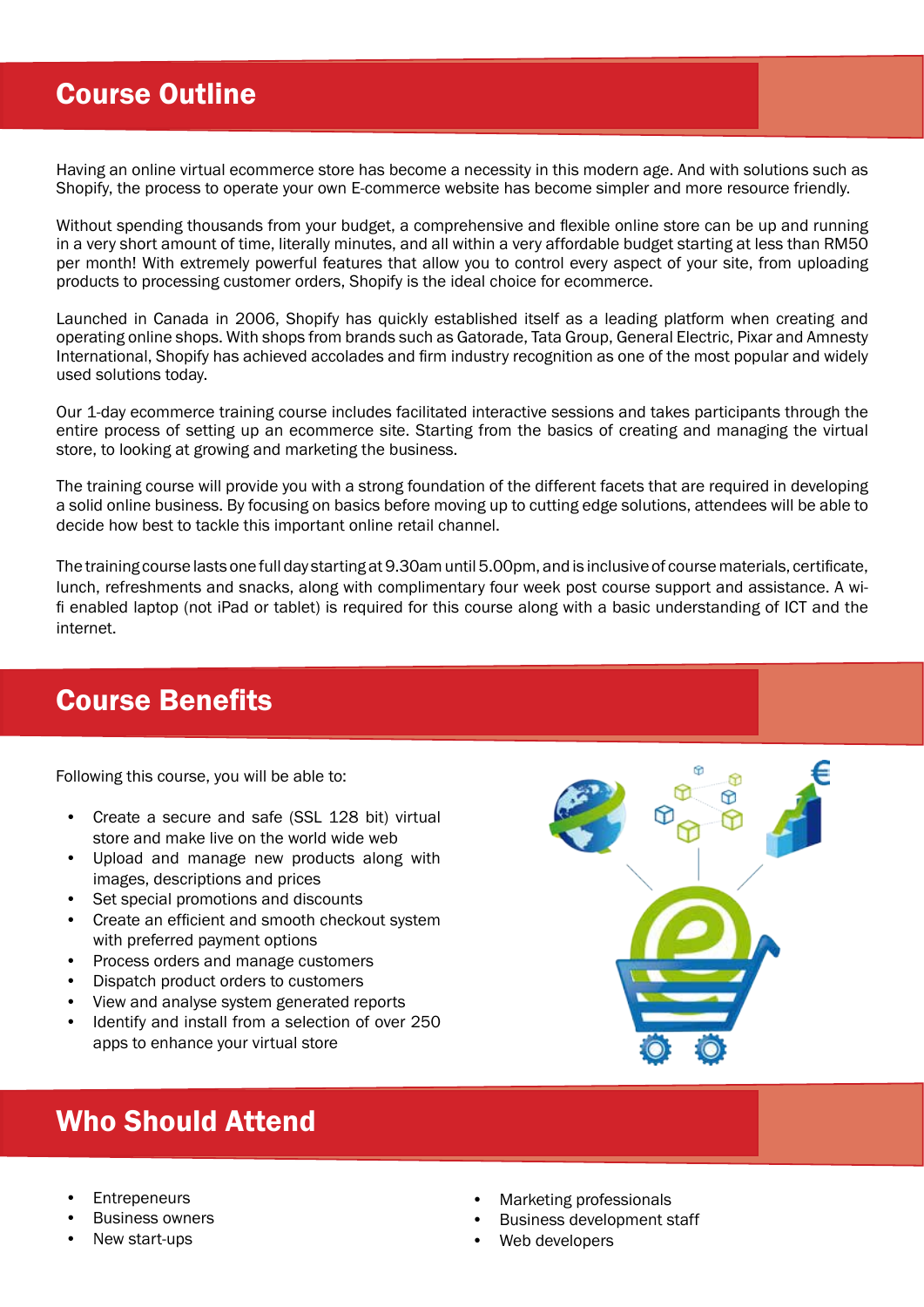## Course Programme

#### SETTING THE STAGE

- The E-commerce environment
- Understanding your customer
- The global and local competitive environment
- Signing up to Shopify and selecting your shop name
- Adding logos and selecting themes
- Customising your store look
- Domains and URLs

#### MANAGING YOUR STORE

- Introduction to the admin area of your store
- Creating menu categories and links
- Creating and adding new products
- Managing images
- Creating descriptions and adding other information to products
- Editing and amending product details
- Dealing with product options and variants
- Creating discount codes and promotional codes
- Adding payment gateways and delivery rates

#### MANAGING CUSTOMER ORDERS

- Introduction to the cart and checkout process
- Customising emails and notifications
- Receiving notifications of new orders
- Processing and dispatching orders
- Understanding records and customer information

#### ADVANCED FEATURES

- What is SEO (Search Engine Optimisaton) and why it is important
- Adding SEO elements to your store
- Marketing and advertising your store
- Implementing social media elements to your store
- Merging with Facebook
- Adding apps to enhance your store
- The future of e-commerce

## Course Trainers

#### Abdul Awwal Mahmood



Abdul Awwal, born and raised in the city of Birmingham, United Kingdom, graduated from the initial batch of seven students who formed part of the innovative Multimedia degree program in the first ever such course offered by any educational establishment in the UK. Teesside University, based in the north of England in the city of Middlesbrough, was known as an innovative and genre-creating institute, producing experts in the fields of computing and technology.

Working closely with a variety of companies and organisations, covering such diverse areas as travel, retail, telecommunications, charities and media, Abdul Awwal has built up an impressive knowledge base, placing him in a position where he can effectively expound the benefits and usage of the vast tools available to small and medium businesses, when it comes to utilising online and digital solutions.

#### Patrick Lo



Patrick's passion for technology encouraged him to pursue a career in training and designing workshops and courses to enable attendees in becoming expert marketeers utilising social media to its full potential. Concentrating on Facebook, Patrick has established himself as a respected media marketing strategist, helping businesses and organisations present themselves to whole

new markets and audiences.

Presenting enlightening workshops, he has passed on essential knowledge which he has gathered over the years based on tried and tested methods and techniques.